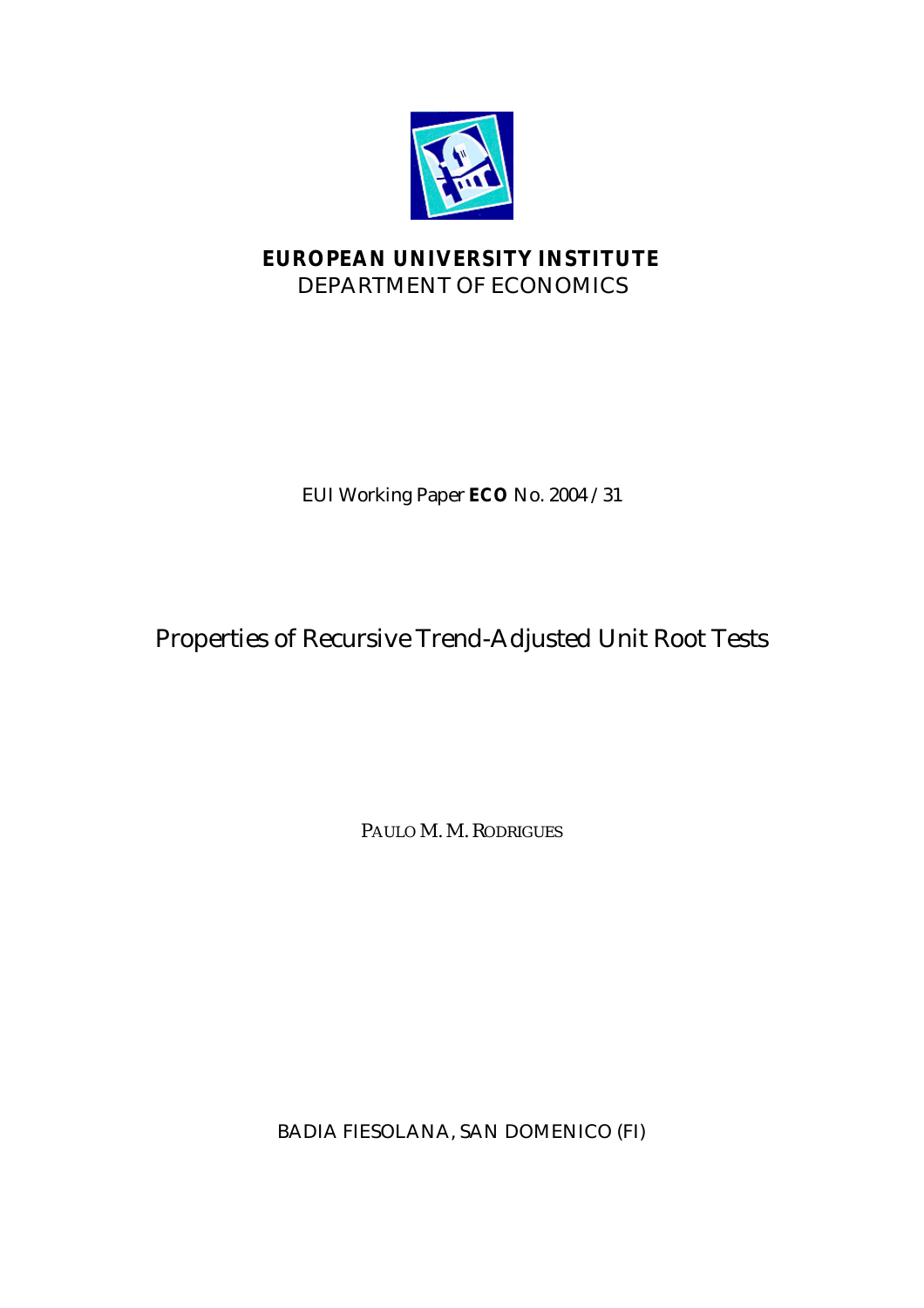All rights reserved. No part of this paper may be reproduced in any form Without permission of the author(s).

> ©2004 Paulo M. M. Rodrigues Published in Italy in December 2004 European University Institute Badia Fiesolana I-50016 San Domenico (FI) Italy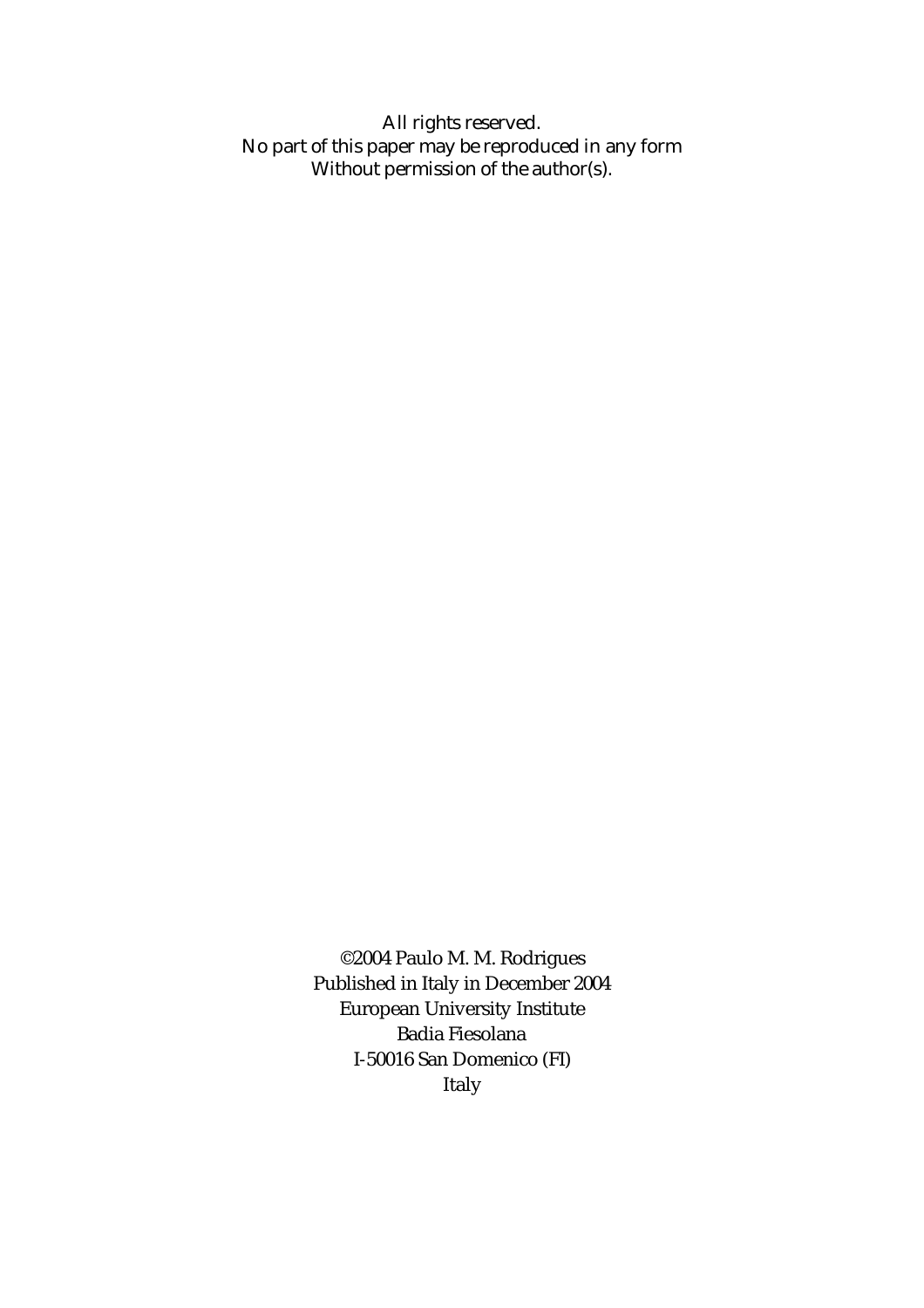# Properties of Recursive Trend-Adjusted Unit Root **Tests**

Paulo M. M. Rodrigues<sup>∗</sup>

Faculty of Economics, University of Algarve Department of Economics, European University Institute E-mail: prodrig@ualg.pt Paulo.Rodrigues@iue.it

November 2004

#### Abstract

In this paper, we analyse the properties of recursive trend adjusted unit root tests. We show that OLS based recursive trend adjustment can produce unit root tests which are not invariant when the data is generated from a random walk with drift and investigate whether the power performance previously observed in the literature is maintained under invariant versions of the tests. A finite sample evaluation of the size and power of the invariant procedures is presented.

Keywords: Recursive Trend Adjustment, Unit root tests, Invariance. JEL: C12, C22.

<sup>∗</sup>I thank Helmut L¨utkepohl and Robert Taylor for their useful comments and suggestions. I am also grateful to the European University Institute for their kind hospitality during my stay as a Jean Monnet Fellow and to the Portuguese Science Foundation for their financial support through the POCTI program and FEDER (grant ref. POCTI/ECO/49266/2002).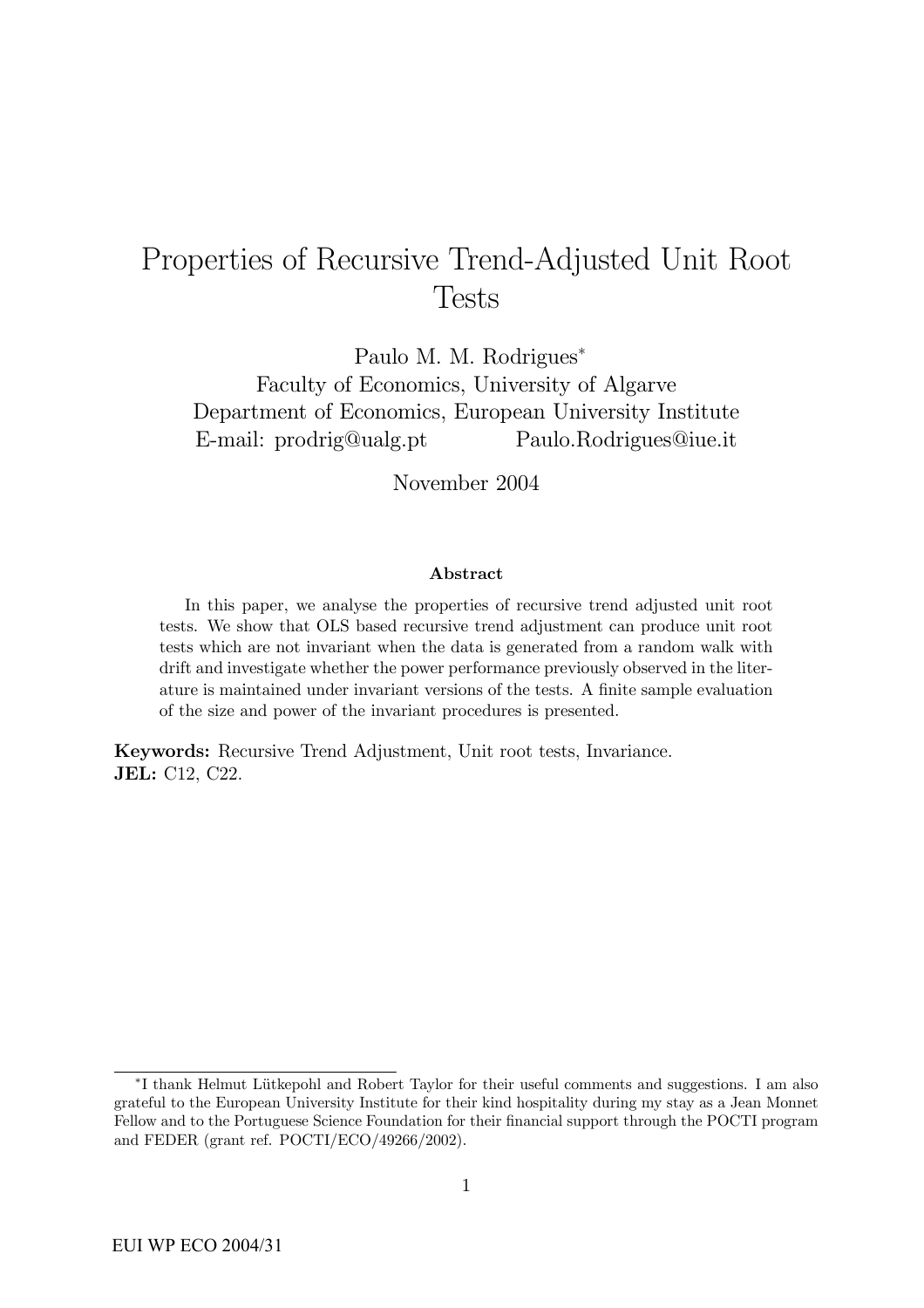## 1 Introduction

Recently, an interesting and simple approach for bias reduction in autoregressive model estimation was proposed by So and Shin (1999), Shin and So (2001) and Taylor (2002), based on recursively adjusting the deterministic components. The motivation behind this alternative way of accounting for the deterministic component of a process is due, as indicated by So and Shin (1999), to the lack of efficiency of conventional mean and trend adjustment procedures. Conventional mean and trend adjustment based on the full sample of data, induces downward small sample bias, as a result of the imposed correlation between the demeaned/detrended regressors and the error term.

Recursively adjusting for the deterministic terms, however, reduces this bias since at time t only sample observations,  $y_k$ , up to time  $t-1$  ( $k \leq t-1$ ) are used, thus avoiding correlation of the mean with residuals,  $\varepsilon_i$ , occurring in time periods  $j \geq t$ . Also, according to recent literature, this approach leads to considerable power improvements of unit root tests (see So and Shin, 2001 and Taylor, 2002).

Recursive demeaning has been shown to avoid the spurious result observed by Leybourne et al. (1998) for the DF test (see Cook, 2002), and recursively adjusting the deterministics has also been used in panel data models (see Choi, Mark and Sul, 2004, Chang, 2002, and Chang and Park, 2004) as well as in nonlinear instrumental variable estimation of autoregressions (see Phillips, Park and Chang, 2004). Shin and So (2002) demonstrate how well recursive demeaning performs in different nonstationary contexts and Taylor (2002) provides powerful recursive demeaned and recursive detrended unit root tests for nonseasonal and seasonal processes.

However, one problem which we highlight in this paper (see also Sul, Phillips and Choi, 2003) is that recursive trend adjustment based on recursive ordinary least squares (OLS) estimates may produce tests which are not invariant to trend parameters that may exist in the data generation process (DGP).

This problem is here addressed as well as the size and power performance of invariant versions of these tests under recursive detrending, by adopting similar transformations considered in Chang (2002), Chang and Park (2004), Phillips, Park and Chang (2004) and Taylor (2002).

This paper is organised as follows. The next section briefly introduces the recursive trend-adjusted unit root test and the potential invariance results. Section 3 presents invariant versions of the procedures and looks at efficiency gains and finite sample performance. Finally, section 4 concludes the paper and an appendix provides details of the results obtained.

### 2 Recursive Trend Adjustment

Consider the following data generating process (DGP),

$$
y_t = \gamma_0^0 + \gamma_1^0 t + x_t, \tag{2.1}
$$

$$
(1 - \alpha L)x_t = \varepsilon_t, \qquad t = 1, ..., T
$$
\n(2.2)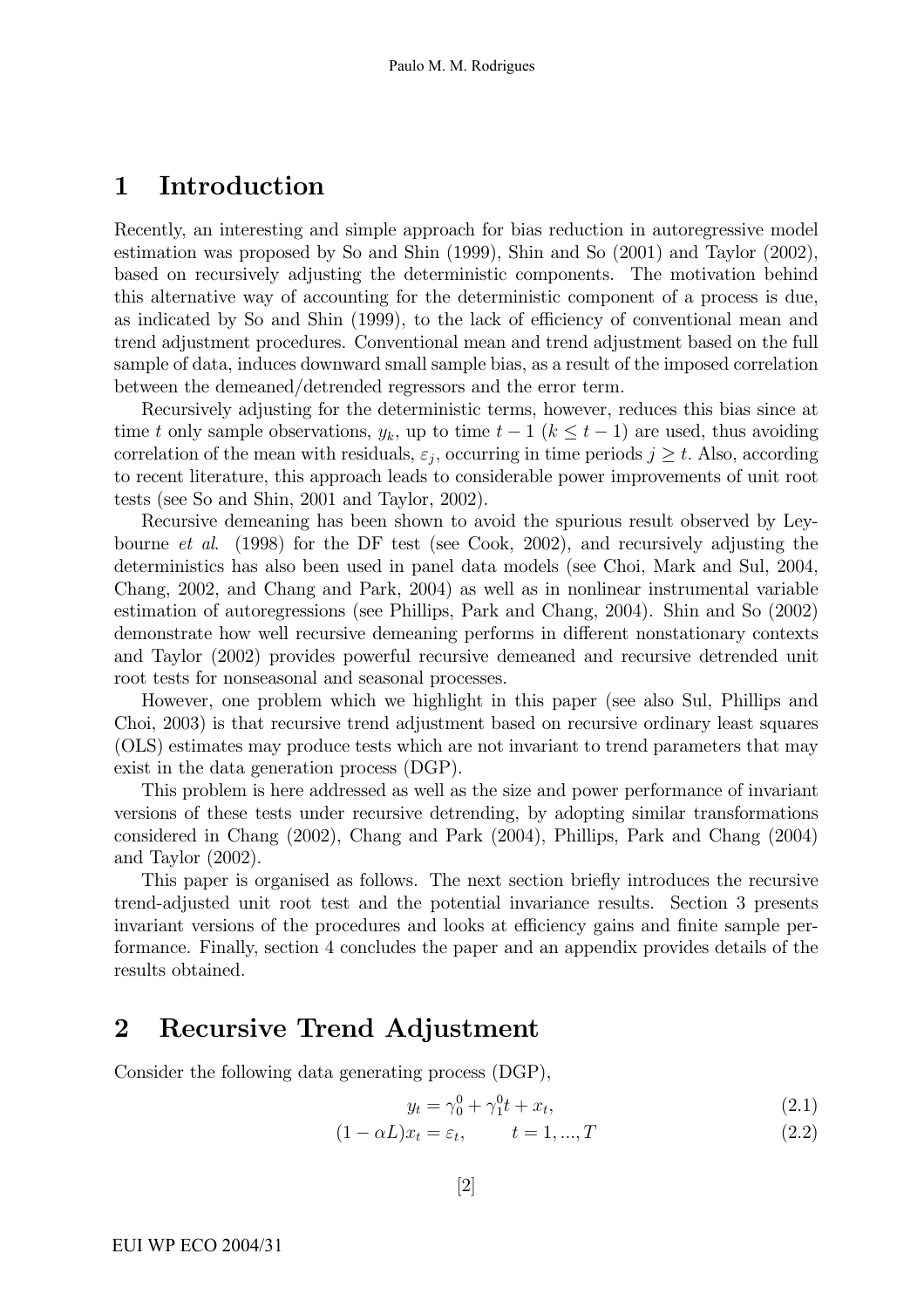where  $x_0$  is an arbitrary  $O_p(1)$  random variable,  $\varepsilon_t \sim iid(0, \sigma^2)$  and the null hypothesis of interest is,

$$
H_0: \alpha = 1. \tag{2.3}
$$

The model of interest includes a constant and time trend, so that the vector of deterministic variables considered is  $Z_t = (1, t)'$ , with corresponding vector of parameters to be estimated,  $(\gamma_0, \gamma_1)'$ .

In order to consider the recursive trend adjustment, we take an OLS-based approach whereby the vector of estimators of the deterministic component at time  $t$  is given by,

$$
\widetilde{\gamma}_t^r = \left(\sum_{k=1}^t Z_k Z_k'\right)^{-1} \sum_{k=1}^t Z_k y_k. \tag{2.4}
$$

Thus, once the  $T \times 2$  vector of parameters of the deterministic component is estimated as in (2.4), following Shin and So (2001) the test regression is set up using the following recusively adjusted variables,

$$
\widetilde{y}_t = y_t - Z_{t-1}' \widetilde{\gamma}_{t-1}^r,\tag{2.5}
$$

$$
\widetilde{y}_{t-1} = y_{t-1} - Z_{t-1}' \widetilde{\gamma}_{t-1}^r.
$$
\n(2.6)

As mentioned earlier in (2.5) and (2.6), only the sample mean of the observations up to time  $t-1$  is considered.

Hence, according to (2.5) and (2.6), we can obtain the test regression of interest,

$$
\Delta \widetilde{y}_t = (\alpha - 1) \widetilde{y}_{t-1} + \varepsilon_t \tag{2.7}
$$

with the relevant test statistic given as,  $\tau = (\widehat{\alpha - 1})$  /se( $\widehat{\alpha - 1}$ ), where se( $\widehat{\alpha - 1}$ ) denotes the standard error of  $(\alpha - \overline{1})$ .

Remark 2.1: In order to account for potential autocorrelation, model (2.7) can be augmented with lags of the dependent variable as in the conventional augmented DF (ADF) test; see, inter alia, Shin and So (2001) and Taylor (2002).

### 2.1 Non-Invariance of Recursively-Detrended Tests

Contrary to OLS-based recursive demeaning, some caution is required when recursive detrending is necessary. In particular, if a constant and a time trend are considered as necessary deterministic variables in a modelling exercise, from (2.5) and (2.6) we observe that,  $\widetilde{y}_t$  and  $\widetilde{y}_{t-1}$  will have the following expressions:

**Proposition 1** Under the DGP considered in (2.1) and (2.2), with  $\alpha = 1$  and  $\gamma_1^0 \neq 0$  we can observed that,

$$
\widetilde{y}_t^{\tau} = S_t - Z_{t-1}' \overline{S}_{t-1}^{\tau} + \gamma_1^0
$$
\n(2.8)

and

$$
\widetilde{y}_{t-1}^{\tau} = S_{t-1} - Z_{t-1}' \overline{S}_{t-1}^{\tau}
$$
\n(2.9)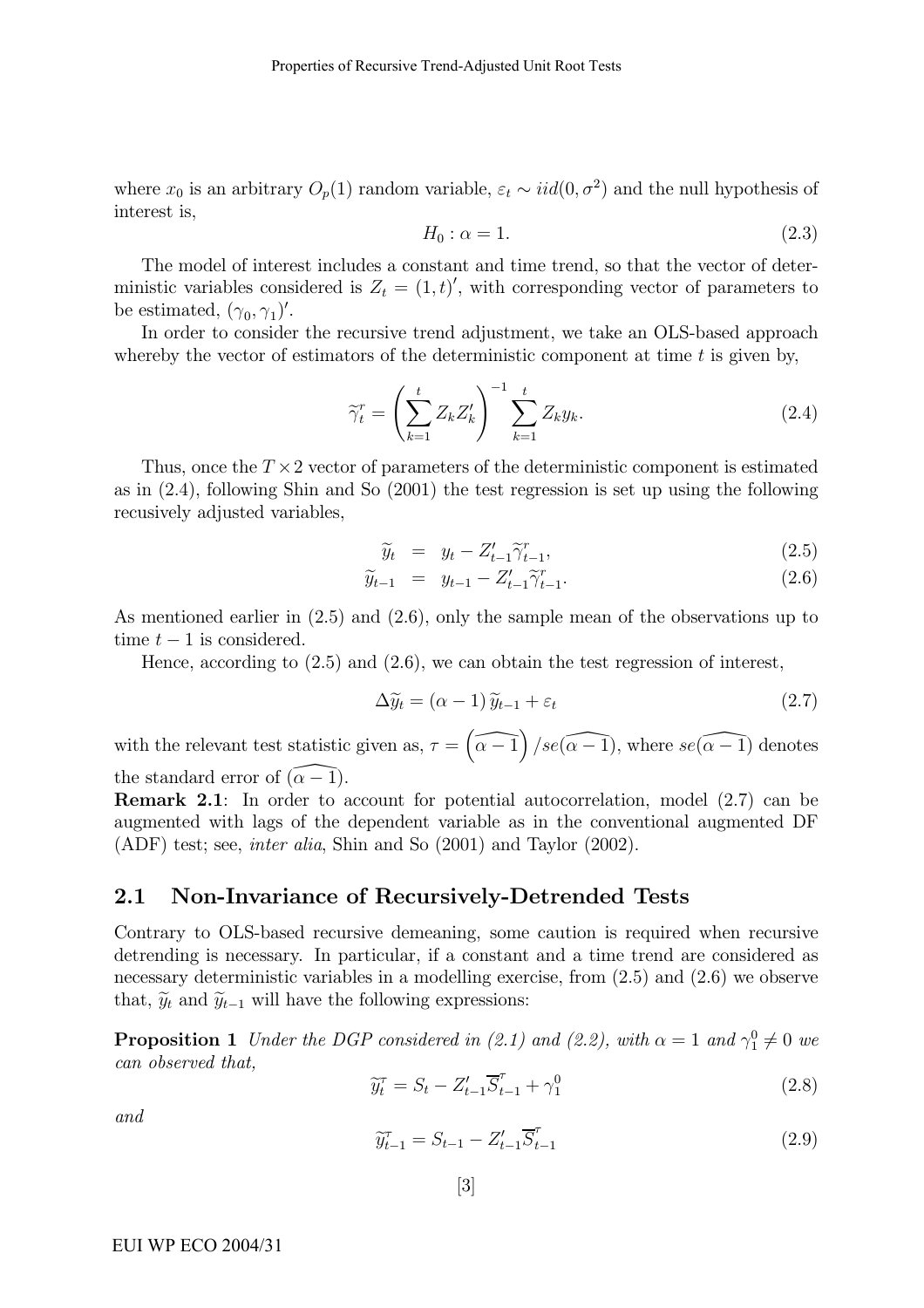where 
$$
\overline{S}_{t-1}^{\tau} = \left(\sum_{k=1}^{t-1} Z_k Z_k'\right)^{-1} \sum_{k=1}^{t-1} Z_k S_k
$$
 and  $Z_{t-1} = (1, t-1)'$ .

From this proposition we can establish that  $\widetilde{y}_t^{\tau}$  is, among other things, a function of the nuisance parameter  $\gamma_1^0$ , and consequently  $\Delta \tilde{y}_t = \gamma_1^0 + \varepsilon_t$ . Hence, a test based on the variables in (2.8) and (2.9) will therefore be affected by this nuisance parameter. For closer observation, consider Table 2.1 where  $DF_r^{\tau}$  represents a t-statistics computed from an auxiliary regression such as  $(2.7)$  based on  $(2.8)$  and  $(2.9)$ .

**Table 2.1**: Rejection probability of the  $DF_r^{\tau}$  when the DGP is (2.1) and (2.2), with  $\alpha = 1, \gamma_1^0 \neq 0, \varepsilon_t \sim \text{nid}(0, 1)$  and a 5% significance level is considered.

|      | $T = 100$       | $T = 200$     |
|------|-----------------|---------------|
|      | $DF_{r}^{\tau}$ | $DF_r^{\tau}$ |
| 0    | .050            | .050          |
| 0.25 | .114            | .182          |
| 0.50 | .242            | .328          |
| 0.75 | .312            | .373          |
| 1    | .341            | .391          |
| 5    | .352            | .404          |



Table 2.1 shows the sensitivity of the distribution of  $DF_r^{\tau}$  to  $\gamma_1^0$ , suggesting, in line with proposition 1, that simply using  $(2.5)$  and  $(2.6)$  is not an adequate approach for recursively detrending.

### 3 Invariant Versions

In this section we consider invariant versions of recursively detrended procedures using the following transformations:

Transformation 1

$$
\widetilde{y}_{1,t}^{\tau} = y_t - y_0 - \frac{1}{T} \sum_{t=1}^{T} \Delta y_t - \sum_{k=1}^{t-1} \frac{1}{k} (y_k - y_0)
$$
\n(3.10)

$$
\widetilde{y}_{1,t-1}^{\tau} = y_{t-1} - y_0 - \sum_{k=1}^{t-1} \frac{1}{k} (y_k - y_0); \qquad (3.11)
$$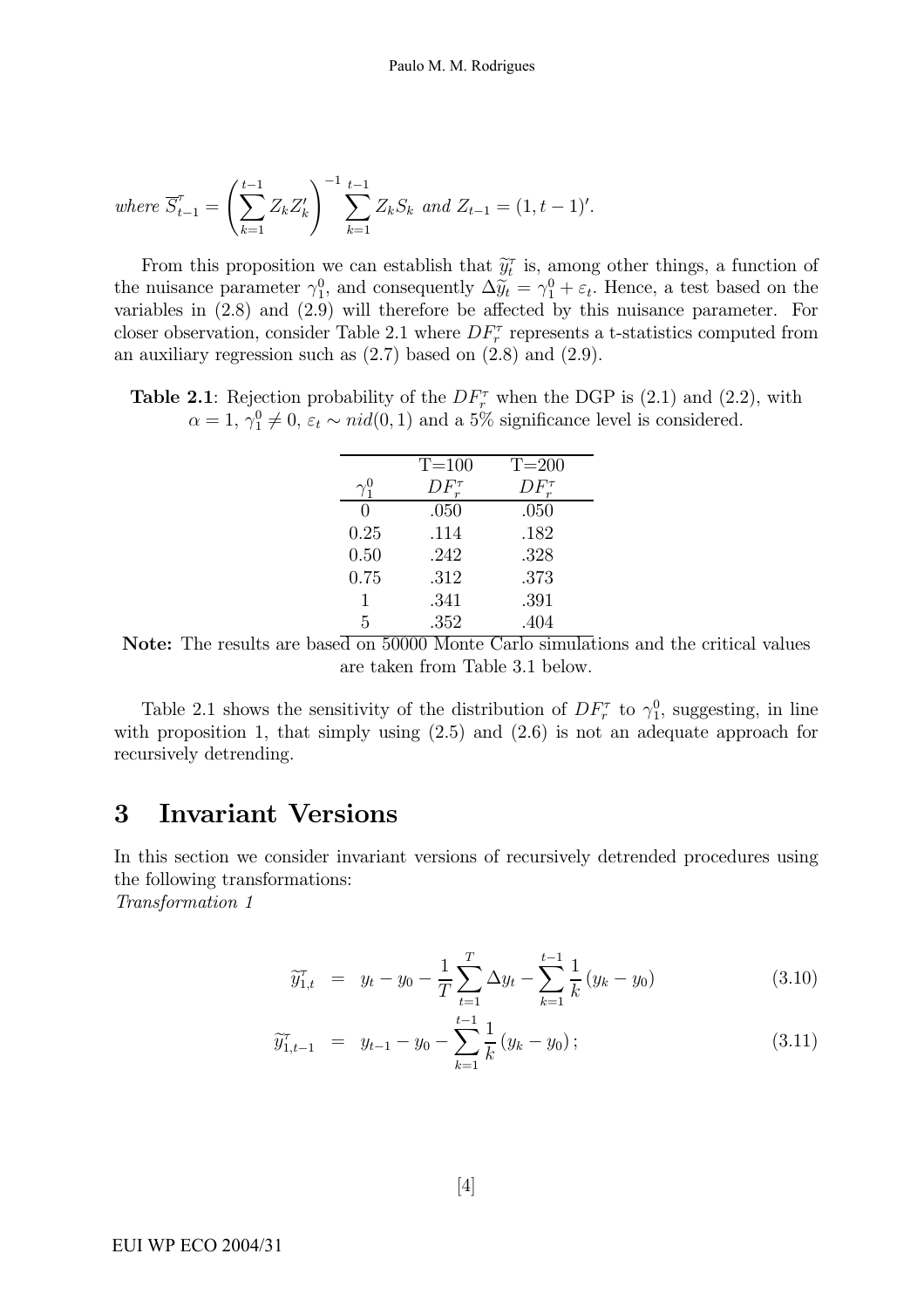Transformation 2

$$
\widetilde{y}_{2,t}^{\tau} = y_t + \frac{2}{t-1} \sum_{k=1}^{t-1} y_k - \frac{1}{T} \sum_{t=1}^{T} \Delta y_t - \frac{6}{t(t-1)} \sum_{k=1}^{t-1} k y_k \tag{3.12}
$$

$$
\widetilde{y}_{2,t-1}^{\tau} = y_{t-1} + \frac{2}{t-1} \sum_{k=1}^{t-1} y_k - \frac{6}{t(t-1)} \sum_{k=1}^{t-1} k y_k; \tag{3.13}
$$

see also Chang (2002), Chang and Park (2004), Phillips and Chang (2004);

A slightly different version of the invariant transformation 2 has been suggested by Taylor (2002), who instead of subtracting the mean of  $\Delta y_t$  from (3.12) recursively detrends  $y_t$  with data up to time t instead of  $t - 1$  as used in (3.12). We will refer to this approach as transformation 3.

**Proposition 2** Under the DGP considered in (2.1) and (2.2), with  $\alpha = 1$  and  $\gamma_1^0 \neq 0$  we observe that for transformation 1,

$$
\widetilde{y}_{1,t}^{\tau} = S_t - \sum_{k=1}^{t-1} \frac{1}{k} S_k
$$

$$
\widetilde{y}_{1,t-1}^{\tau} = S_{t-1} - \sum_{k=1}^{t-1} \frac{1}{k} S_k;
$$

for transformation 2,

$$
\widetilde{y}_{2,t}^{\tau} = S_t + 2\overline{S}_{t-1} - \frac{6}{t(t-1)} \sum_{k=1}^{t-1} k S_k
$$
  

$$
\widetilde{y}_{2,t-1}^{\tau} = S_{t-1} + 2\overline{S}_{t-1} - \frac{6}{t(t-1)} \sum_{k=1}^{t-1} k S_k;
$$

and for transformation 3,

$$
\widetilde{y}_{3,t}^{\tau} = S_t + 2\overline{S}_t - \frac{6}{t(t+1)} \sum_{k=1}^t k S_k
$$
  

$$
\widetilde{y}_{3,t-1}^{\tau} = \widetilde{y}_{2,t-1}^{\tau}
$$
  
where  $S_k = \sum_{i=1}^k \varepsilon_i$  and  $\overline{S}_{t-1} = \frac{1}{t-1} \sum_{k=j}^{t-1} \sum_{i=1}^k \varepsilon_i$ .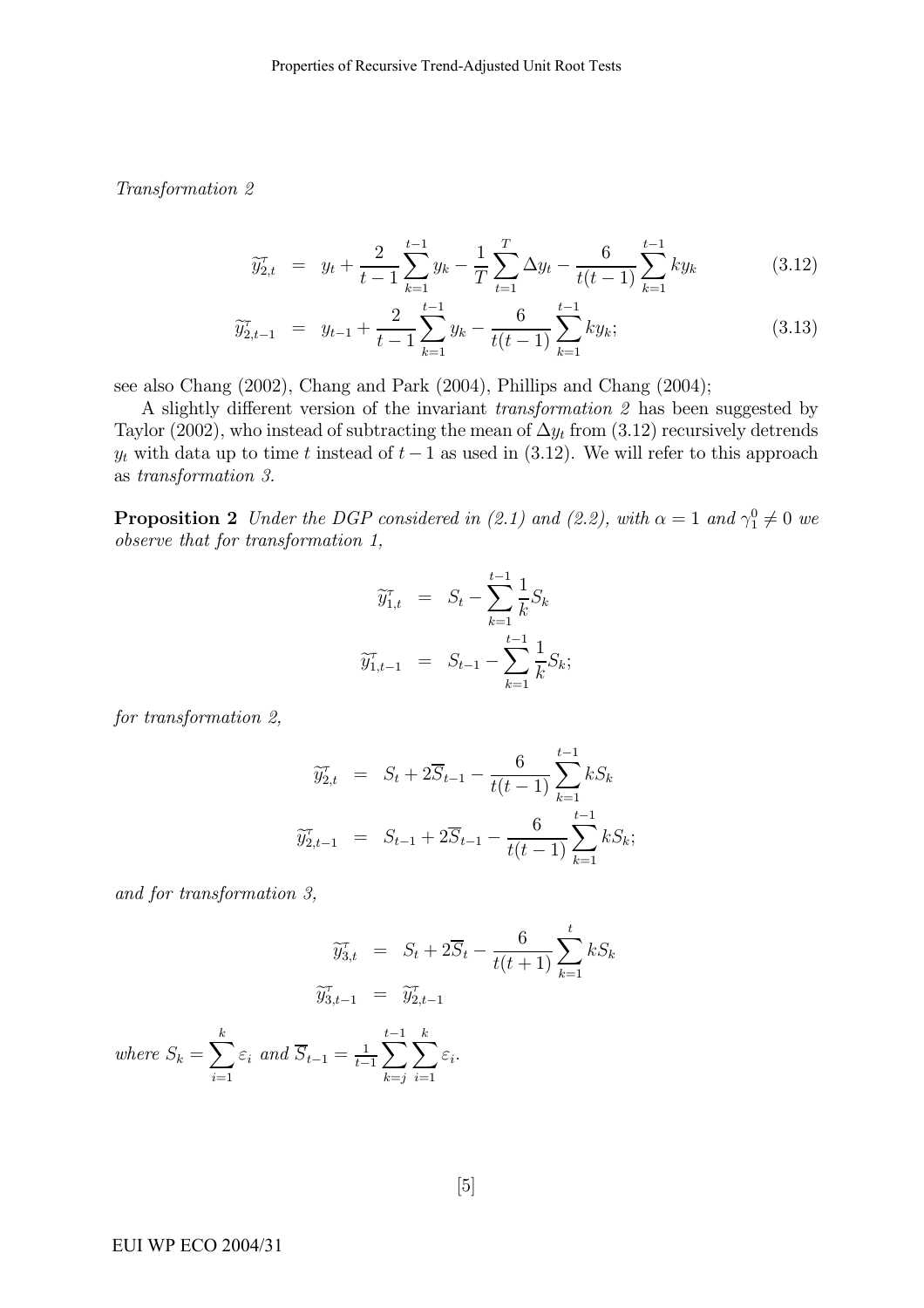### 3.1 Efficiency Gains

The advantage of recursively adjusting for deterministics is in the resulting bias reduction and the consequent efficiency gains that prove useful for various of different applications. Hence, in this section we analyse the magnitude of efficiency gains obtained from the proposed invariant procedures. Table 3.1 shows the averages of the parameter estimates computed from 50000 Monte Carlo simulations where the DGP is an AR(1) model such as,  $y_t = \rho y_t + \varepsilon_t$ ,  $\varepsilon_t \sim \text{nid}(0, 1)$ , and the estimated model an AR(1) but adjusted for a constant and time trend. The four approaches adopted in this context draw on the procedures described earlier, *i.e.*,  $\hat{\rho}_{OLS}$  - represents the estimator based on conventional OLS;  $\hat{\rho}_r$  is obtained by recursive detrending employing the variables in (2.8) and (2.9); and,  $\hat{\rho}_{1r}$ ,  $\hat{\rho}_{2r}$  and  $\hat{\rho}_{3r}$ , are obtained based on transformations 1,2 and 3, respectively.

Table 3.1: Average parameter estimates obtained under conventional and recursive trend adjustment

|     | $T = 50$     |      |             |             |             | $T = 100$    |          |             |             | $T = 200$   |              |          |             |             |             |
|-----|--------------|------|-------------|-------------|-------------|--------------|----------|-------------|-------------|-------------|--------------|----------|-------------|-------------|-------------|
|     | $\rho_{OLS}$ |      | $\rho_{1r}$ | $\rho_{2r}$ | $\rho_{3r}$ | $\rho_{OLS}$ | $\rho_r$ | $\rho_{1r}$ | $\rho_{2r}$ | $\rho_{3r}$ | $\rho_{OLS}$ | $\rho_r$ | $\rho_{1r}$ | $\rho_{2r}$ | $\rho_{3r}$ |
|     | .806         | .960 | .973        | .960        | .851        | .901         | .980     | .987        | .980        | .919        | .950         | .990     | .994        | .990        | .957        |
| .97 | .799         | .954 | .969        | .952        | .843        | .888         | .970     | .982        | .969        | .905        | .932         | .975     | .986        | .974        | .938        |
| .95 | .789         | .945 | .964        | .942        | .832        | .874         | .957     | .975        | .956        | .891        | .915         | .960     | .979        | .959        | .921        |
| .90 | .756         | .912 | .947        | .910        | .798        | .833         | .918     | .956        | .917        | .849        | .869         | .917     | .959        | .917        | .876        |
| .80 | .679         | .831 | .907        | .831        | .720        | .743         | .830     | .913        | .830        | .761        | .773         | .823     | .915        | .823        | .781        |
| .70 | .593         | .739 | .861        | .741        | .636        | .648         | .734     | .866        | .734        | .669        | .675         | .725     | .867        | .725        | .685        |

From Table 3.1 we observe that recursive detrending based on transformation 2 provides in essence the same efficiency gains as with recursive detrending based on the estimates from (2.4). Moreover, although transformation 1 is proving useful in terms of making the procedure invariant to drift terms in the DGP, it proves to be inefficient, particularly when  $\rho \leq 0.97$  and as T increases, thus determining the procedure as inadequate. Note also that the procedure suggested by Taylor (2002), in comparison to other recursive trend adjustment methods (see the results for  $\hat{\rho}_r$  and  $\hat{\rho}_{2r}$ ) produces some efficiency loss when  $\rho \geq 0.9$ . Finally, accounting for the deterministics using the full sample as is conventionally done also produces inefficient estimates (as is known in the literature); see the results for  $\hat{\rho}_{OLS}$ .

### 3.2 Finite Sample Performance

In this section we look at the finite sample performance of the procedures. The data generation process considered in the simulations is a conventional random walk, such as,  $y_t = y_{t-1} + \varepsilon_t$ , with  $\varepsilon_t \sim \text{niid}(0,1)$  and the test regression used was an AR(1) adjusted for a constant and a time trend using the different approaches described in Section 2.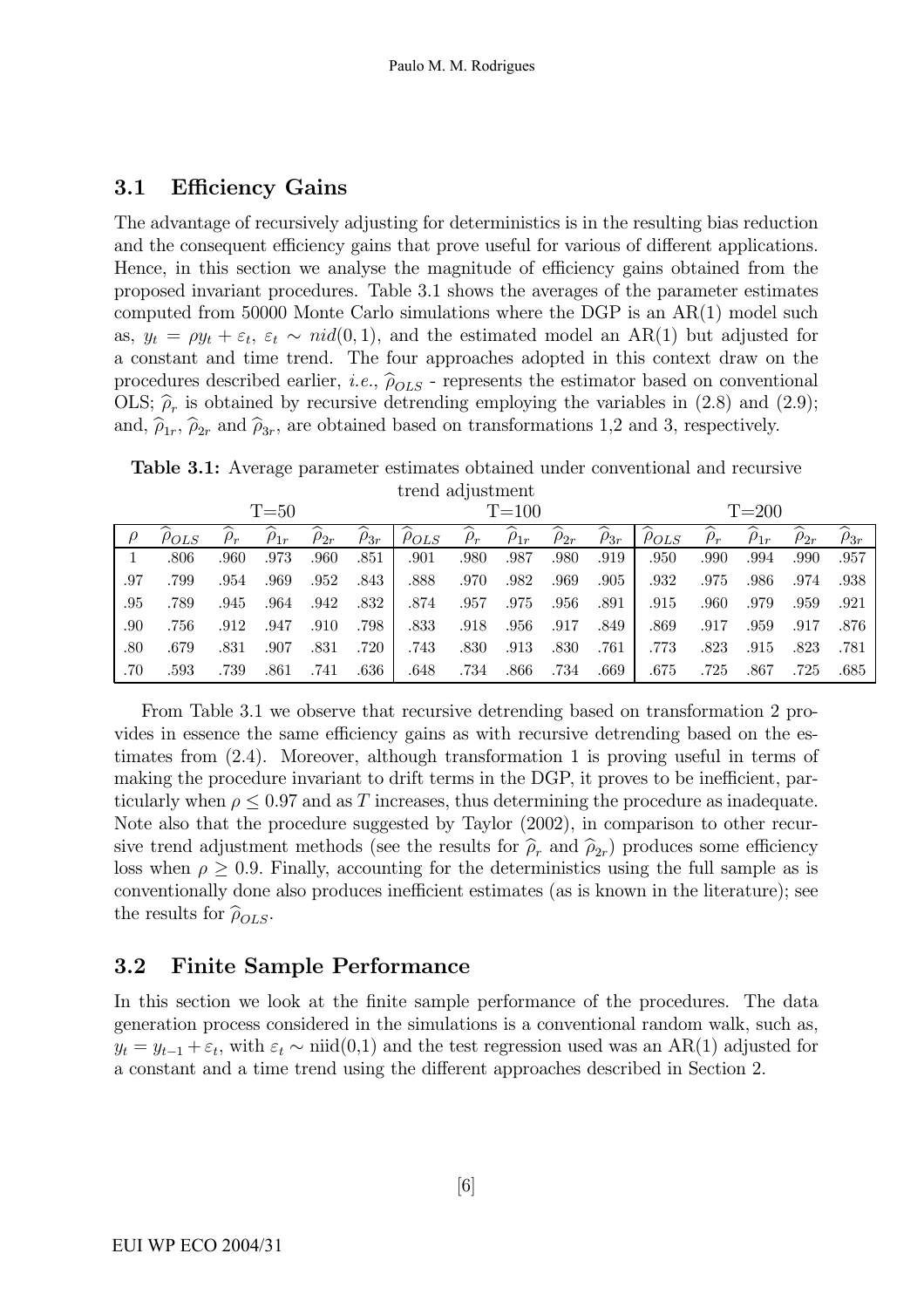### 3.2.1 Finite Sample Critical Values

Tables 3.2 - 3.5 provide the critical values for the three recursive-based trend adjustment procedures. All critical values are based on 50000 Monte Carlo replications.

Table 3.2: Finite Sample Critical Values for the Unit Root Test Based on recursive detrending using (2.8) and (2.9)  $(DF_r^{\tau})$  and  $\gamma_1^0 = 0$ 

| recain to decremantly again (2.0) and (2.0) ( $D I_r$ ) and ( |  |  |  |  |                                                                                             |  |  |  |  |  |  |
|---------------------------------------------------------------|--|--|--|--|---------------------------------------------------------------------------------------------|--|--|--|--|--|--|
|                                                               |  |  |  |  | $T$   0.010   0.025   0.050   0.100   0.500   0.900   0.950   0.975   0.990                 |  |  |  |  |  |  |
| 100                                                           |  |  |  |  | -2.544   -2.149   -1.833   -1.473   -0.228   1.028   1.401   1.709   2.074                  |  |  |  |  |  |  |
| 200                                                           |  |  |  |  | $-2.504$   $-2.137$   $-1.810$   $-1.456$   $0.236$   $1.025$   $1.393$   $1.724$   $2.097$ |  |  |  |  |  |  |
|                                                               |  |  |  |  | $500$   -2.504   -2.140   -1.827   -1.477   -0.235   1.014   1.367   1.688   2.047          |  |  |  |  |  |  |
|                                                               |  |  |  |  | $1000$   -2.507   -2.146   -1.843   -1.489   -0.246   1.010   1.368   1.690   2.070         |  |  |  |  |  |  |

Table 3.3: Finite sample critical values for the unit root test based on transformation 1  $(DF_{1r}^{\tau})$ 

|            | $T$   0.010   0.025   0.050   0.100   0.500   0.900   0.950   0.975   0.990                  |                                                                                              |  |  |  |  |
|------------|----------------------------------------------------------------------------------------------|----------------------------------------------------------------------------------------------|--|--|--|--|
| 100        |                                                                                              | $-2.176$   $-1.804$   $-1.512$   $-1.187$   $-0.271$   $0.541$   $0.821$   $1.097$   $1.446$ |  |  |  |  |
| <b>200</b> |                                                                                              | $-2.135$   $-1.788$   $-1.493$   $-1.167$   $-0.247$   $0.561$   $0.846$   $1.102$   $1.423$ |  |  |  |  |
| 500-       | $-2.126$   $-1.751$   $-1.471$   $-1.146$   $-0.241$   $0.549$   $0.831$   $1.080$   $1.413$ |                                                                                              |  |  |  |  |
| 1000       |                                                                                              | $-2.119$   $-1.751$   $-1.452$   $-1.138$   $-0.229$   $0.567$   $0.840$   $1.102$   $1.432$ |  |  |  |  |

Table 3.4: Finite sample critical values for the unit root test based on transformation 2  $(DF_{2r}^{\tau})$ 

|        | $T \mid 0.010 \mid 0.025 \mid 0.050 \mid 0.100 \mid 0.500 \mid 0.900 \mid 0.950 \mid 0.975 \mid 0.990$ |                                                                                              |  |  |  |
|--------|--------------------------------------------------------------------------------------------------------|----------------------------------------------------------------------------------------------|--|--|--|
|        | -2.411   -2.039   -1.729   -1.371   -0.202   0.897   1.215   1.492   1.829                             |                                                                                              |  |  |  |
| 200-   | -2.387   -2.034   -1.699   -1.365   -0.215   0.895   1.205   1.499   1.833                             |                                                                                              |  |  |  |
| 500-   | $-2.388$   $-2.016$   $-1.717$   $-1.373$   $-0.215$   $0.888$   $1.188$   $1.466$   $1.778$           |                                                                                              |  |  |  |
| -1000- |                                                                                                        | $-2.363$   $-2.026$   $-1.726$   $-1.383$   $-0.225$   $0.881$   $1.188$   $1.475$   $1.794$ |  |  |  |

Table 3.5: Finite sample critical values for the unit root test based on transformation 3  $(DF_{3r}^{\tau})$ 

|      | $\alpha$ construction $\alpha$ ( $\beta$ + $\alpha$ ) |  |                                                                                                  |  |  |  |  |  |  |  |  |
|------|-------------------------------------------------------|--|--------------------------------------------------------------------------------------------------|--|--|--|--|--|--|--|--|
|      | 0.010                                                 |  | 0.025   0.050   0.100   0.500   0.900   0.950   0.975   0.990                                    |  |  |  |  |  |  |  |  |
| 100  |                                                       |  | $-3.684$   $-3.358$   $-3.071$   $-2.771$   $-1.795$   $-0.870$   $-0.560$   $-0.268$   $0.066$  |  |  |  |  |  |  |  |  |
| 200  |                                                       |  | $-3.671$ $-3.350$ $-3.084$ $-2.790$ $-1.847$ $-0.934$ $-0.633$ $-0.364$ $-0.036$                 |  |  |  |  |  |  |  |  |
| 500  |                                                       |  | $-3.677$   $-3.375$   $-3.119$   $-2.829$   $-1.882$   $-0.991$   $-0.703$   $-0.434$   $-0.113$ |  |  |  |  |  |  |  |  |
| 1000 |                                                       |  | $-3.698$   $-3.398$   $-3.135$   $-2.849$   $-1.901$   $-1.010$   $-0.719$   $-0.463$   $-0.133$ |  |  |  |  |  |  |  |  |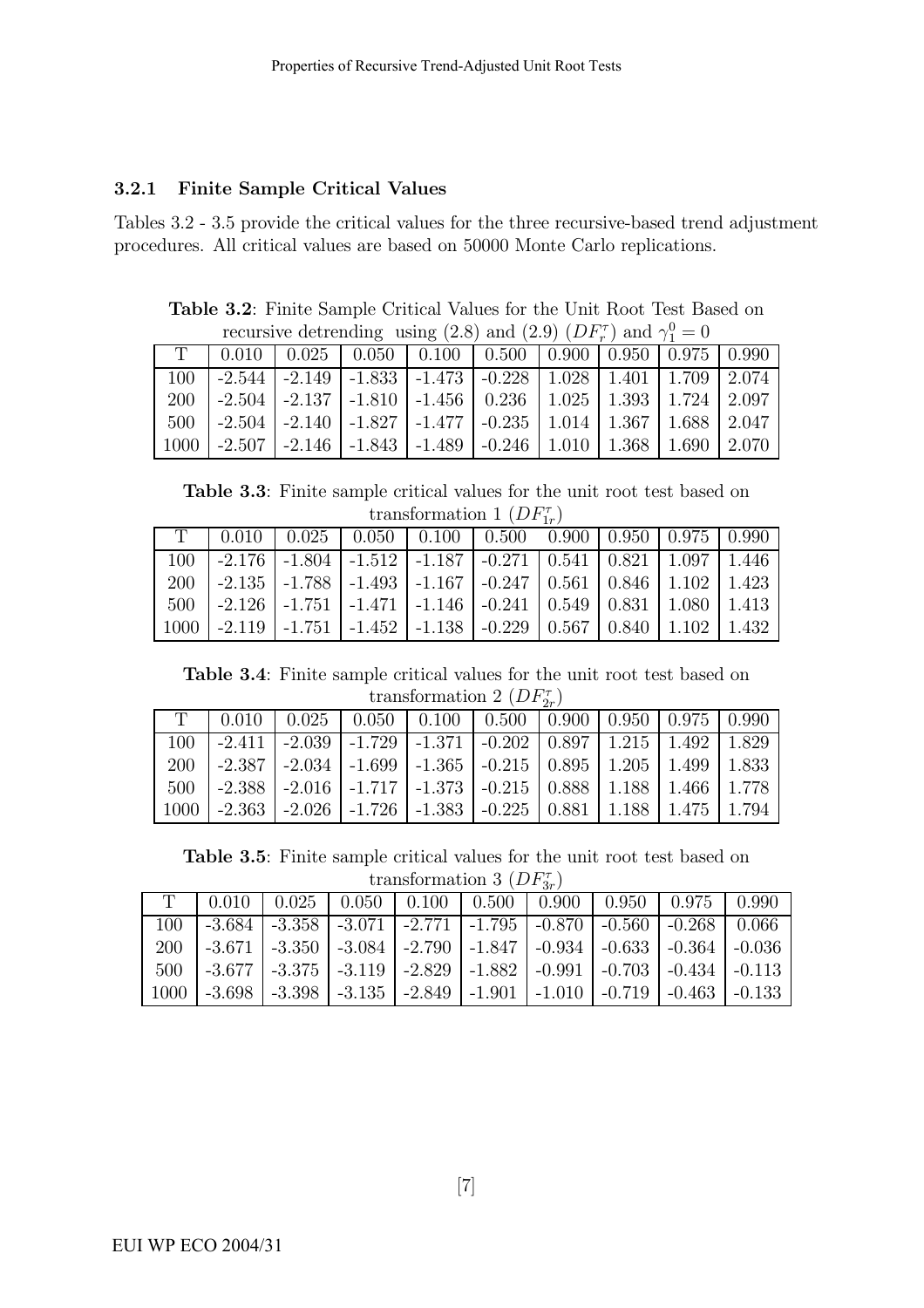| <b>Table 3.6:</b> Size and power analysis under $\gamma_1^0 = 0$ |             |      |                   |                  |             |           |      |          |  |  |  |
|------------------------------------------------------------------|-------------|------|-------------------|------------------|-------------|-----------|------|----------|--|--|--|
|                                                                  |             |      | $T = 100$         |                  |             | $T = 200$ |      |          |  |  |  |
|                                                                  | $DF^{\tau}$ |      | $DF_{2,r}^{\tau}$ | $DF_{3r}^{\tau}$ | $DF^{\tau}$ |           |      |          |  |  |  |
|                                                                  | .049        | .050 | .049              | .050             | .051        | .050      | .051 | .050     |  |  |  |
| 0.95                                                             | .087        | .109 | .097              | .105             | .195        | .239      | .247 | .268     |  |  |  |
| 0.90                                                             | .197        | .249 | .237              | .267             | .640        | .540      | .731 | .774     |  |  |  |
| 0.80                                                             | .657        | .572 | 734               | .783             | .999        | 817       | .999 | $1.00\,$ |  |  |  |

### 3.2.2 Finite Sample Size and Power Analysis

From Table 3.5 we can observe that the loss of efficiency is translated into a loss of power of the  $DF_{1,r}^{\tau}$  statistic. Note that this procedure performs well when  $\rho \geq 0.95$ , however, it's performance deteriorates considerably when  $\rho < 0.95$ . On the other hand,  $DF_{2,r}^{\tau}$ and particularly  $DF_{3,r}^{\tau}$  have, as expected when compared with other results available in the literature, a good power performance; see So and Shin (2001) and Taylor (2002). The results show that the invariant transformation suggested by Taylor (2002), which sacrificed some of the efficiency gains, produces tests which have the best power performance (corresponding to  $DF_{3,r}^{\tau}$ ).

## 4 Conclusion

In this paper we show how OLS-based recursive trend adjustment can pose some problems. Moreover, invariant versions of recursively-detrended unit root tests are examined and shown to provide a useful advantage in improving the power of unit root tests. Critical values for the invariant procedures are presented as well as finite sample performance of size and power which show the superior behaviour of these tests.

# References

- [1] Chang, Y. (2002) Nonlinear IV unit root tests in panels with cross-sectional dependency, Journal of Econometrics 110, 261-292.
- [2] Chang, Y. and J. Y. Park (2004) Taking a new contour: A novel approach to panel unit root tests; Working Paper, Rice University.
- [3] Cook, S. (2002) Correcting size distortion of the Dickey-Fuller test via recursive mean adjustment, Statistics and Probability Letters 60, 75-79.
- [4] Leybourne, S., T. Mills and P. Newbold (1998) Spurious rejection by Dickey-Fuller tests in the presence of a break under the null, Journal of Econometrics 87, 191-203.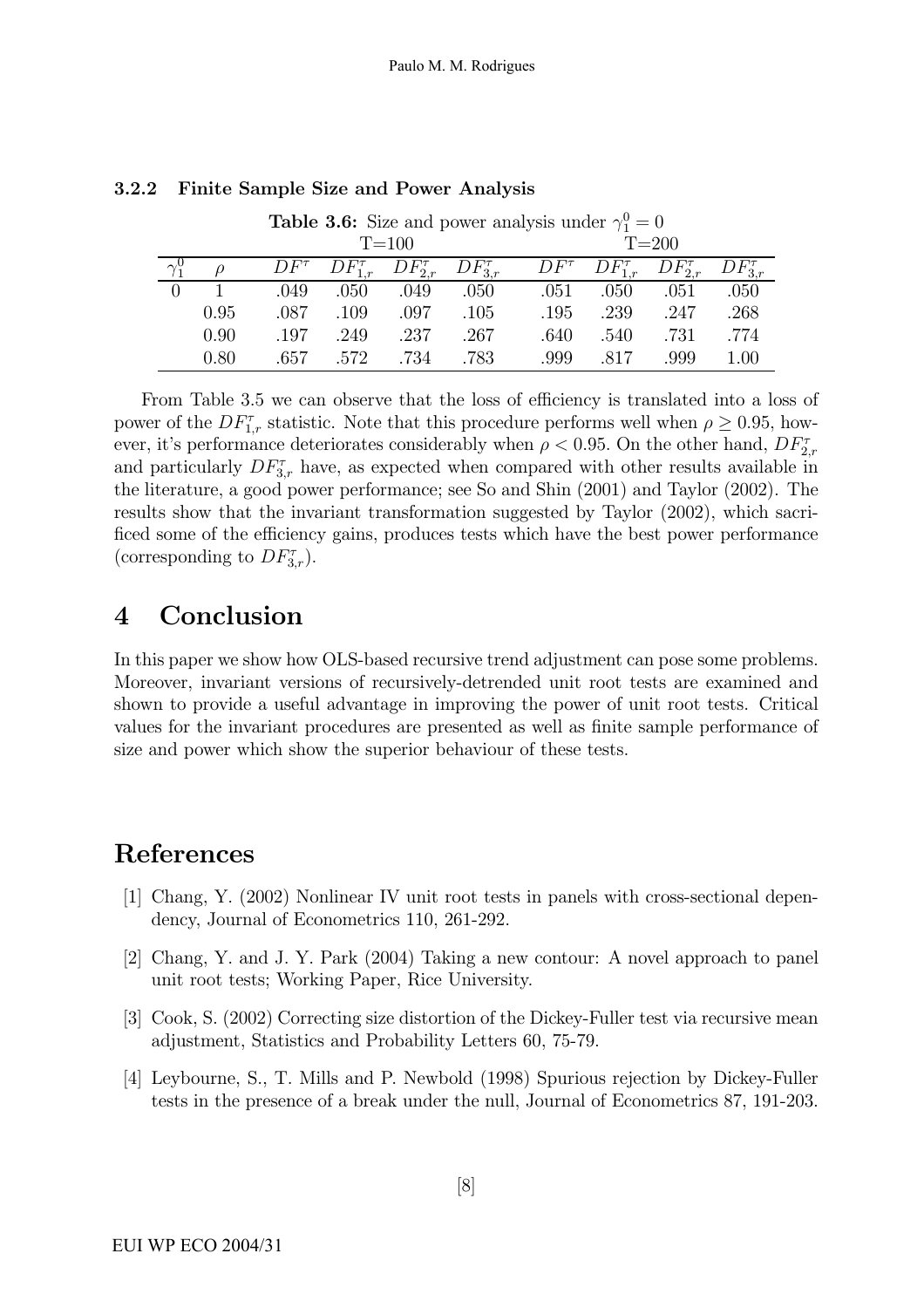- [5] Phillips, P.C.B., J.Y. Park and Y.Chang (2004) Nonlinear instrumental variable estimation of an Autoregression, Journal of Econometrics 118, 219-246.
- [6] So, B.S. and D.W. Shin (1999) Recursive mean adjustment in time-series inferences, Statistics and Probability Letters 43, 65-73.
- [7] So, B.S. and D.W. Shin (2001) An invariance sign test for Random Walks based on recursive mean adjustment, Journal of Econometrics 102, 197-229.
- [8] Shin, D.W. and B.S. So (2001) Recursive mean adjustment for unit root tests, Journal of Time Series Analysis 22, 595-612.
- [9] Shin, D.W. and B.S. So (2002) Recursive mean adjustment and tests for nonstationarities, Economics Letters 75, 203-208.
- [10] Sul, D., P.C.B. Phillips and C.Y. Choi (2003) Prewhitening bias in HAC estimantion, Cowles foundation Discussion Paper, 1436.;
- [11] Taylor, A.M.R. (2002) Regression-based unit root tests with recursive mean adjustment for seasonal and nonseasonal time series, Journal of Business and Economic Statistics 20, 269-281.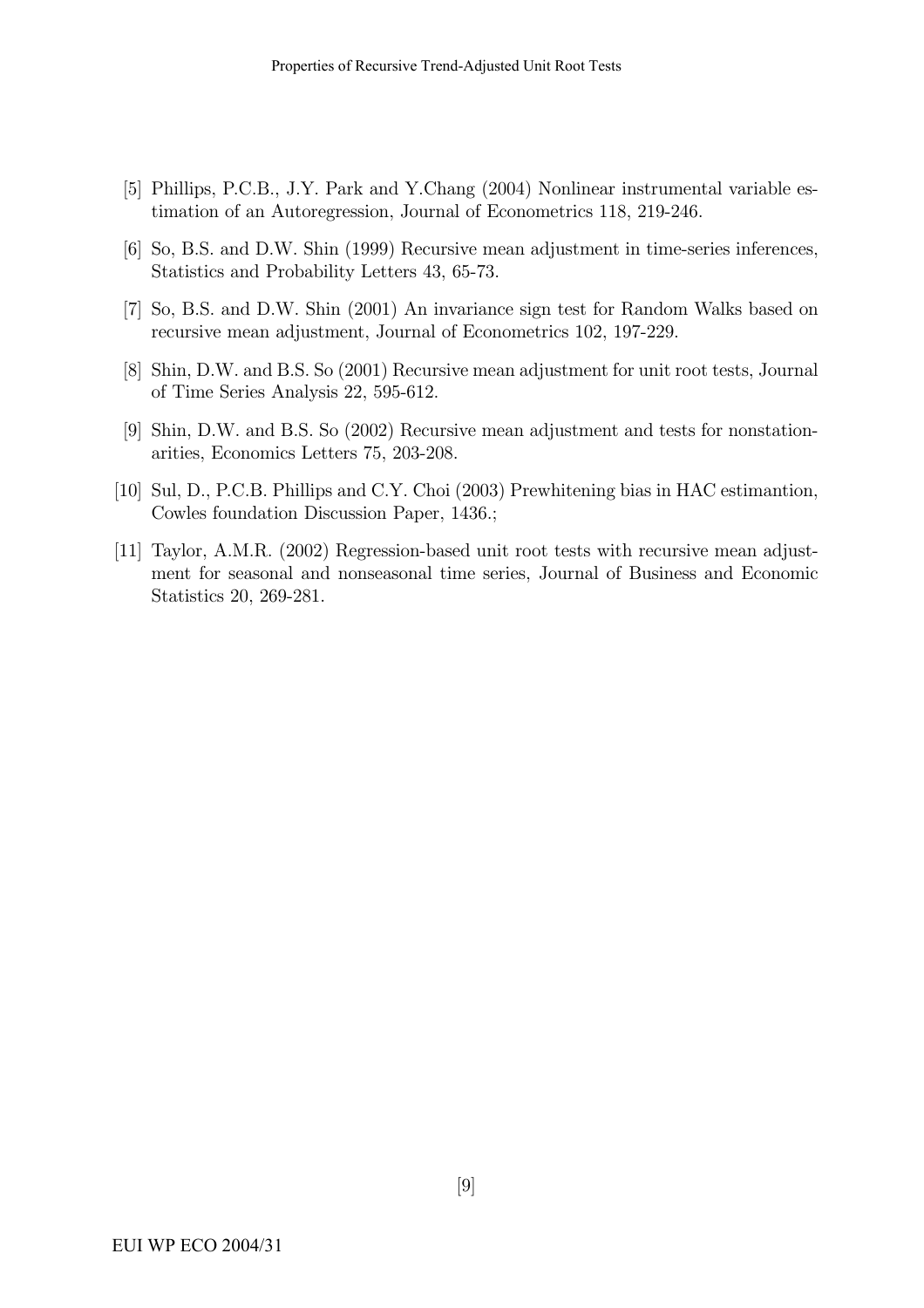# Appendix A

Throughout this Appendix we consider that data is generated from (2.1)-(2.2) under the null hypothesis that  $\alpha = 1$ .

### A.1 Non-Invariance of OLS-based Recursive Detrending

Assuming  $\gamma_0^0 \neq 0$  and  $\gamma_1^0 \neq 0$ , (2.1) is,

$$
y_t = \gamma_0^0 + \gamma_1^0 t + x_t \tag{A.1}
$$

or put more succinctly,

$$
y_t = Z_t^{0'} \gamma^0 + x_t,\tag{A.2}
$$

where  $Z_t^0 = (1, t)'$  and  $\gamma^0 = (\gamma_0^0, \gamma_1^0)'$ .

Moreover, under the null hypothesis,  $\alpha = 1$ , consider  $z_t^0 = (0, t)'$  so that the DGP can be written as,

$$
y_t = z_t^{0'} \gamma^0 + y_0 + \sum_{j=1}^t \varepsilon_j.
$$
 (A.3)

Now, considering  $Z_t = (1, t)'$  as the vector of deterministic variables which enters the test regression, we can write the OLS recursively detrended variable based on (2.4) as,

$$
\widetilde{y}_t = y_t - Z_{t-1}' \widetilde{\gamma}_{t-1}^r \tag{A.4}
$$

$$
\widetilde{y}_{t-1} = y_{t-1} - Z'_{t-1} \widetilde{\gamma}^r_{t-1}
$$
\n(A.5)

where the elements of the  $T \times 2$  vector of recursive estimators of  $\gamma^0$  are computed as

$$
\widetilde{\gamma}_t^r = \left(\sum_{k=1}^t Z_k Z_k'\right)^{-1} \sum_{k=1}^t Z_k' y_k.
$$
\n(A.6)

Hence, since  $Z_k = (1, k)'$ , assuming  $\gamma_1^0 \neq 0$ , it follows that

$$
\widetilde{\gamma}_{t-1}^{r} = \left(\sum_{k=1}^{t-1} Z_k Z_k'\right)^{-1} \sum_{k=1}^{t-1} Z_k y_k
$$
\n
$$
= \left(\begin{array}{cc} \frac{4t-2}{(t-1)(t-2)} & -\frac{6}{(t-1)(t-2)} \\ -\frac{6}{(t-1)(t-2)} & \frac{12}{t(1-t-1)(t-2)} \end{array}\right) \sum_{\substack{k=1 \ k=1 \ k=1}}^{t-1} y_k
$$
\n
$$
= \left(\begin{array}{cc} \frac{4t-2}{(t-1)(t-2)} \sum_{k=1}^{t-1} y_k - \frac{6}{(t-1)(t-2)} \sum_{k=1}^{t-1} k y_k \\ -\frac{6}{(t-1)(t-2)} \sum_{k=1}^{t-1} y_k + \frac{12}{t(t-1)(t-2)} \sum_{k=1}^{t} k y_k \\ -\frac{6}{(t-1)(t-2)} \sum_{k=1}^{t} y_k + \frac{12}{t(t-1)(t-2)} \sum_{k=1}^{t} k y_k \end{array}\right) (A.7)
$$

EUI WP ECO 2004/31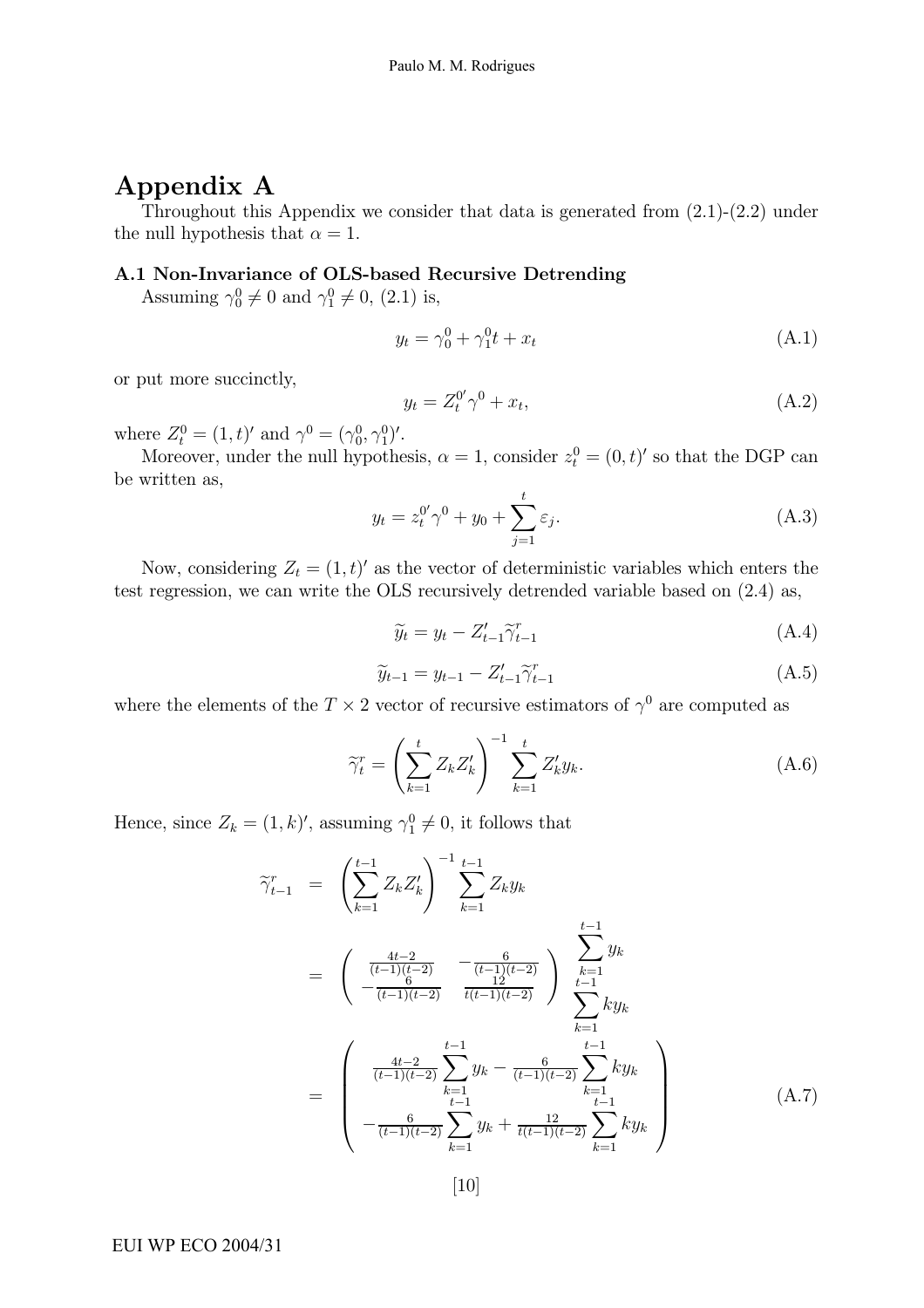and therefore

$$
\widetilde{y}_{t}^{\tau} = y_{t} - Z_{t-1}^{\prime} \widetilde{\gamma}_{t-1}^{\tau}
$$
\n
$$
= S_{t} + z_{t}^{0} \gamma^{0} + y_{0} - Z_{t-1}^{\prime} \widetilde{\gamma}_{t-1}^{\tau}
$$
\n
$$
= S_{t} + \gamma_{1}^{0} t + y_{0} + 2 \overline{y}_{t-1} - \frac{6}{t(t-1)} \sum_{k=1}^{t-1} k y_{k}
$$
\n
$$
= S_{t} + \frac{2}{t-1} \sum_{k=1}^{t-1} S_{k} + \frac{6}{t(t-1)} \sum_{k=1}^{t-1} k S_{k} + \gamma_{1}^{0}.
$$
\n(A.8)

Note that

$$
\overline{y}_{t-1} = \frac{1}{t-1} \sum_{k=1}^{t-1} y_k
$$
\n
$$
= \frac{1}{t-1} \sum_{k=1}^{t-1} \left( z_k^{0'} \gamma^0 + y_0 + \sum_{j=1}^k \varepsilon_j \right)
$$
\n
$$
= \frac{1}{t-1} \sum_{k=1}^{t-1} \left( k \gamma_1^0 + y_0 + S_k \right)
$$
\n
$$
= \gamma_1^0 \frac{t}{2} + y_0 + \frac{1}{t-1} \sum_{k=1}^{t-1} S_k \tag{A.9}
$$

and

$$
\sum_{k=1}^{t-1} ky_k = \sum_{k=1}^{t-1} k \left( z_k^{0'} \gamma^0 + y_0 + \sum_{j=1}^k \varepsilon_j \right)
$$
  
= 
$$
\sum_{k=1}^{t-1} k \left( k \gamma_1^0 + y_0 + S_k \right)
$$
  
= 
$$
\gamma_1^0 \frac{(t-1) t (2t-1)}{6} + y_0 \frac{(t-1) t}{2} + \sum_{k=1}^{t-1} k S_k
$$
 (A.10)

As can be observed from (A.8), when  $\gamma_1^0 \neq 0$ ,  $\tilde{y}_t^{\tau}$  is a function  $\gamma_1^0$ .

#### A.2 Invariant Tests

Consider the transformations used in Chang and Park (2004) and Chang (2002) in a panel data context, i.e, Transformation 1,

$$
\widetilde{y}_{1,t}^{\tau} = y_t - y_0 - \frac{1}{T} \sum_{t=1}^{T} \Delta y_t - \sum_{k=1}^{t-1} \frac{1}{k} (y_k - y_0).
$$